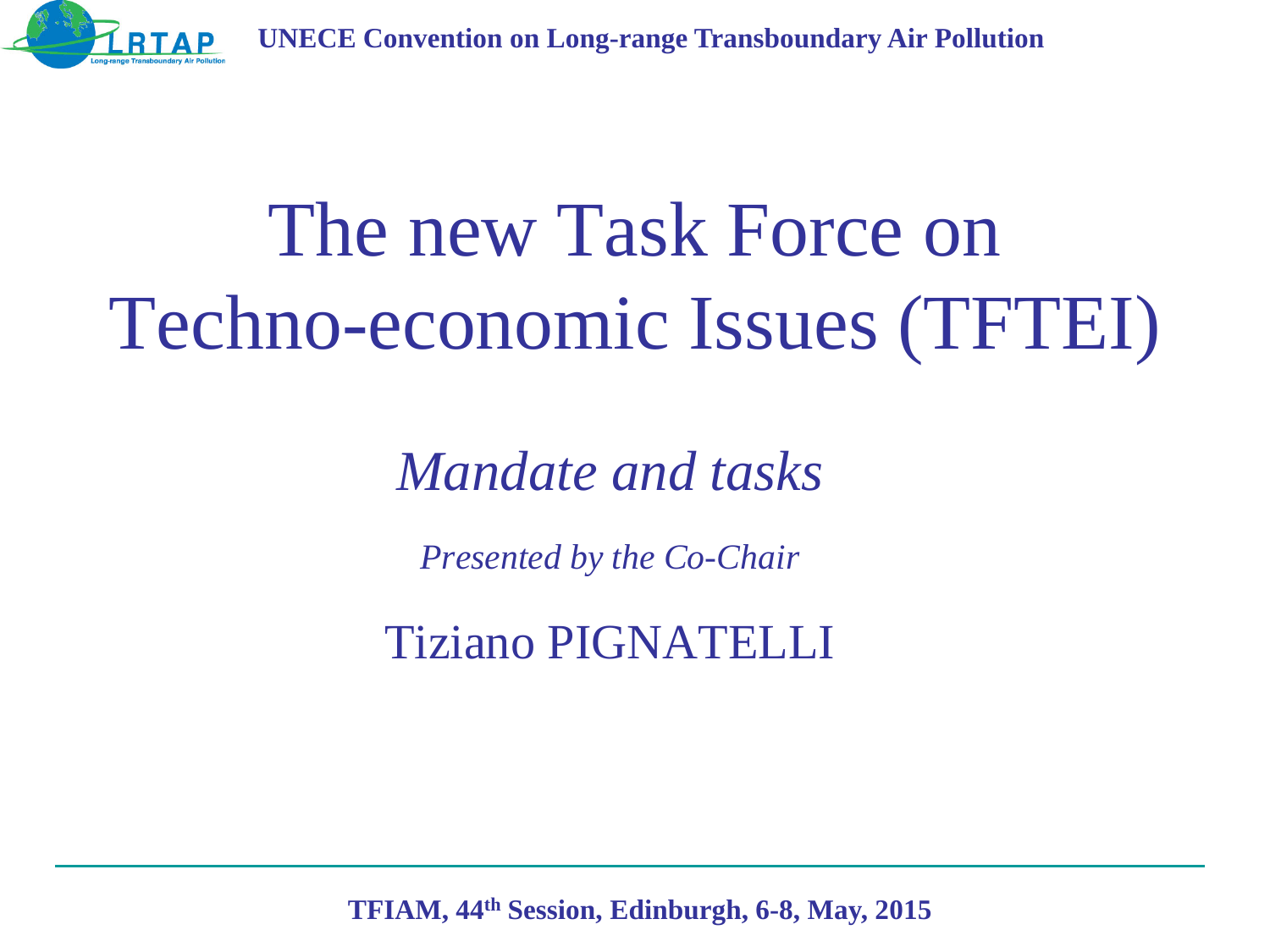

The Executive Body, at its 33rd session, Dec 2014, established, by Decision 2014/2, the creation of the new Task Force on Techno-economic Issues (TFTEI), as merge of the existing Expert Group on Techno-Economic Issues (EGTEI), the Task Force on Heavy Metals (TFHM) and the discontinued Task Force on POPs (TFPOP). The experts of the three groups work now together in the new Task Force TFTEI, and EGTEI, TFHM and TFPOP have disappeared as such.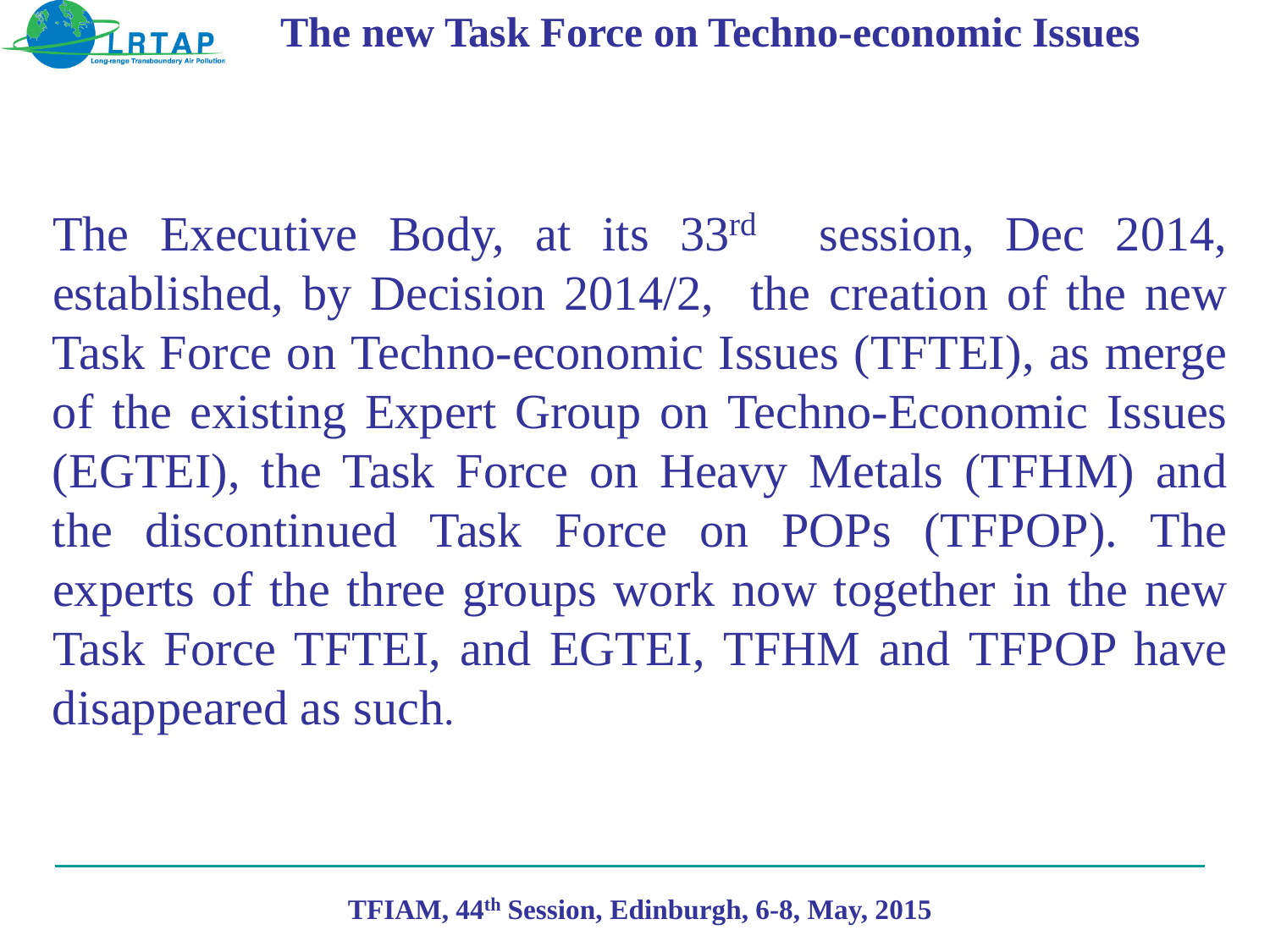

#### *Organization of TFTEI*

TFTEI is led by France and Italy, who offer the 2 Co-Chairs, in strict cooperation with the Chair of the former TFHM, Katja Kraus and, as usual in EGTEI, supported by a Technical Secretariat formed by the Interprofessional Technical Centre for Studies on Air Pollution (CITEPA), the Karlsruhe Institute of Technology (KIT, formerly known as DFIU/IFARE) and with the technical and financial support of the Agence de l'Environnement et de la Maîtrise de l'Énergie (ADEME).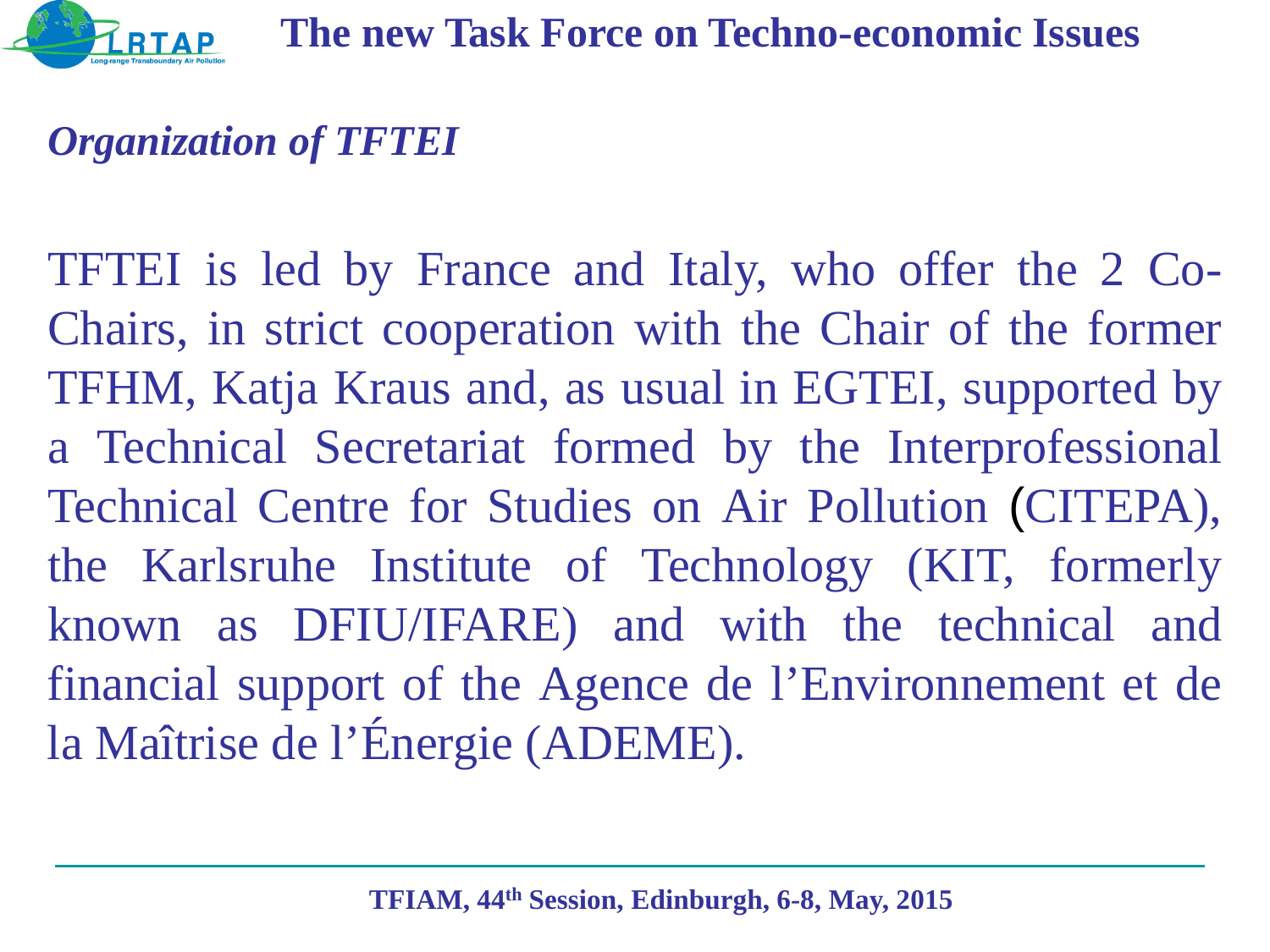*…..*

### *Mandate of TFTEI*

*"The new Task Force on Techno-economic Issues, drawing on the expertise of the former Expert Group on Technoeconomic Issues and other expertise as appropriate, shall perform the following tasks in addressing emission abatement technologies for stationary and mobile sources and other tasks requested by the Executive Body for the Convention on Long-range Transboundary Air Pollution or by the Working Group on Strategies and Review, assuming that adequate financial and human resources are available" ….*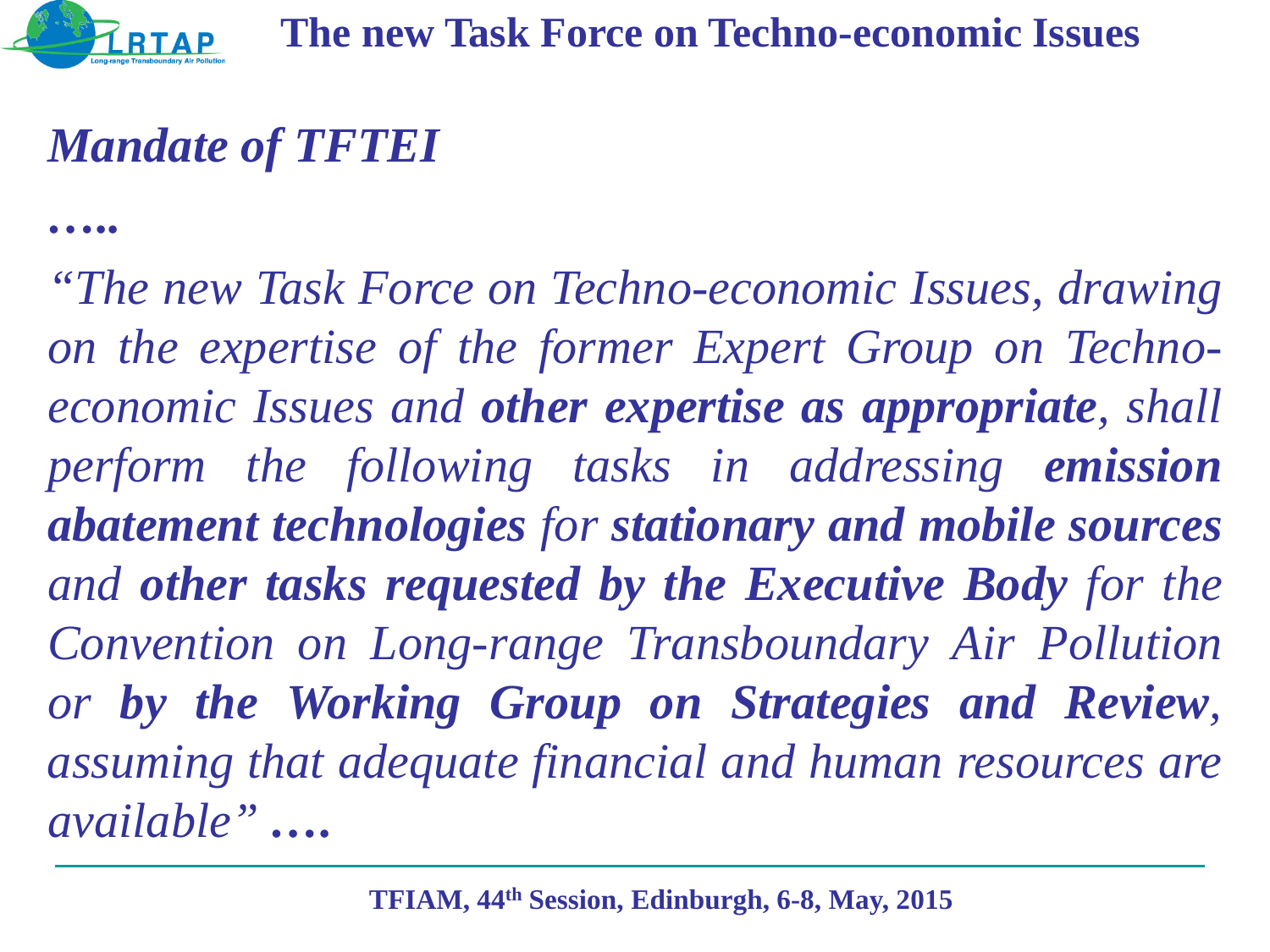#### *Tasks of TFTEI*

*…..*

*a) Update and assess on a regular basis the information on emission abatement technologies for the reduction of the atmospheric emissions of SO2, NOx, VOCs, dust (including PM10, PM2.5 and black carbon), heavy metals and POPs from stationary and mobile sources, including on the costs of these technologies;*

*b) Create and maintain a regional clearing house of control technology information for emissions of SO2, NOx, VOCs, dust (including PM10, PM2.5 and black carbon), heavy metals and POPs with the aim of being a reference place for dissemination of information to the experts of the Parties;*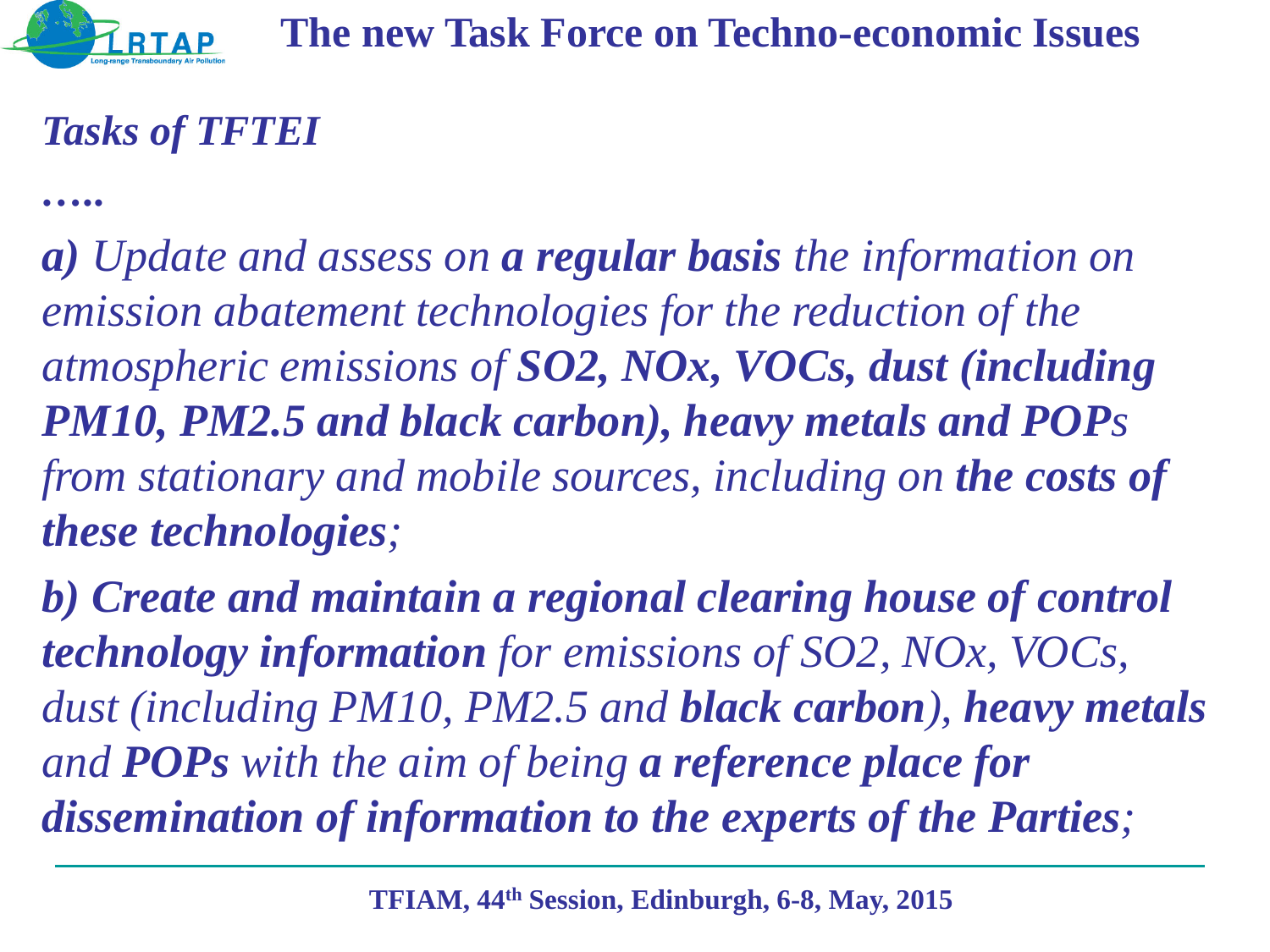

#### *Tasks of TFTEI*

*c) Cooperate with the other technical bodies of the Convention — in particular the Task Force on Emission Inventories and Projections and the Task Force on Integrated Assessment Modelling — to create synergies, maximize results and optimize resources when performing its tasks;*

*d) Cooperate with technical bodies outside the Convention as needed;*

*e) Cooperate with the Coordinating Group on the promotion of actions towards implementation of the Convention in Eastern Europe, the Caucasus and Central Asia with the purpose of providing techno-scientific assistance to those countries; g) Provide assistance to the Implementation Committee if it so requests*;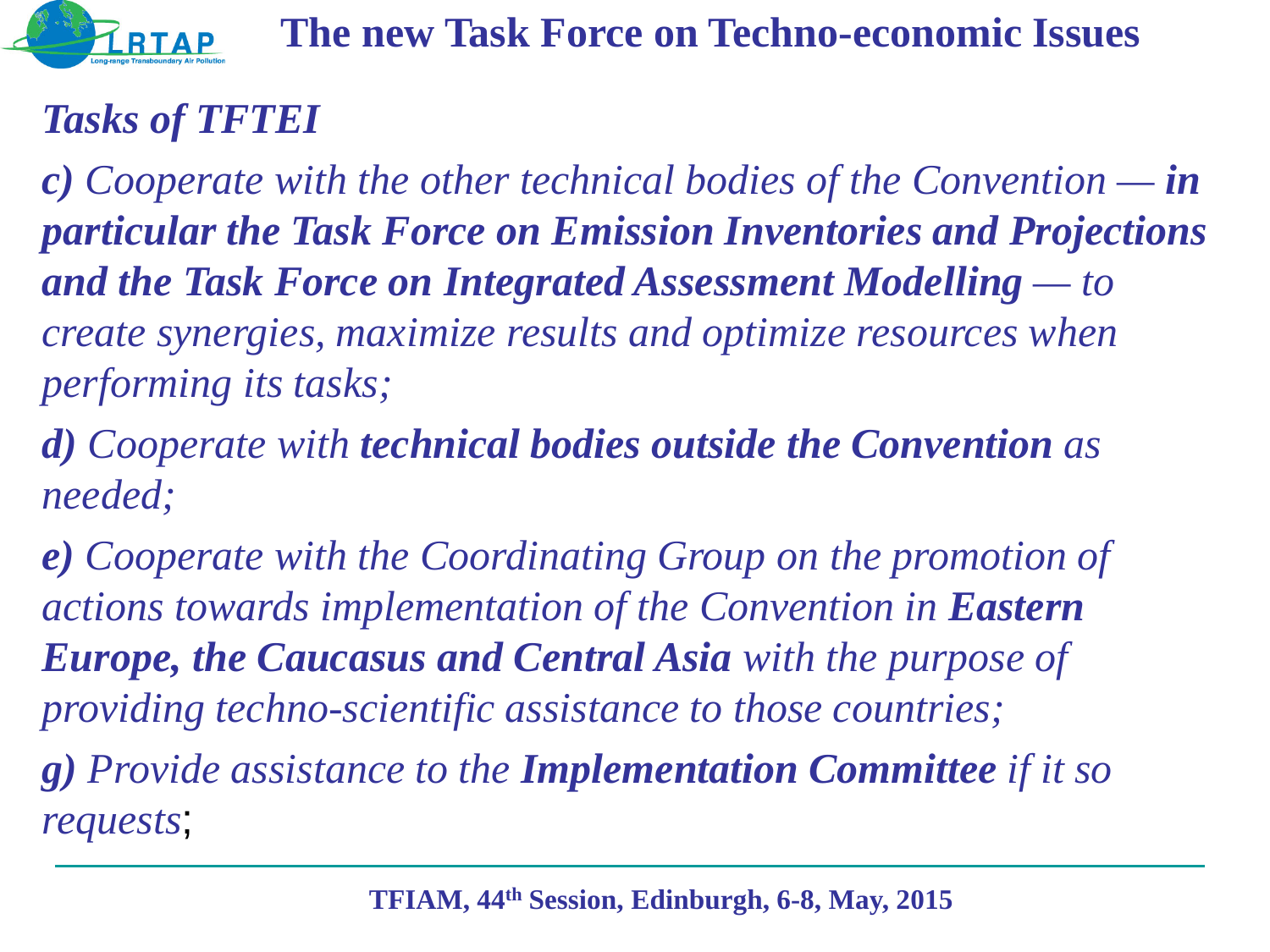

#### *The Official Web Site of TFTEI*

*CITEPA is currently re-designing the former EGTEI web site to provide suitable internet hosting to the new Task Force, taking into account the new tasks and issues of competence of TFTEI.*

*The new Web Site will be organized as :*

- *Home Page*
- *Meetings*
- *Works in progress*
- *Cooperation with EECCA*
- *Documents*
- *Clearing House*

*The TFTEI Web Site will be available also in Russian Language (with funds made available by Germany)*

**TFIAM, 44th Session, Edinburgh, 6-8, May, 2015**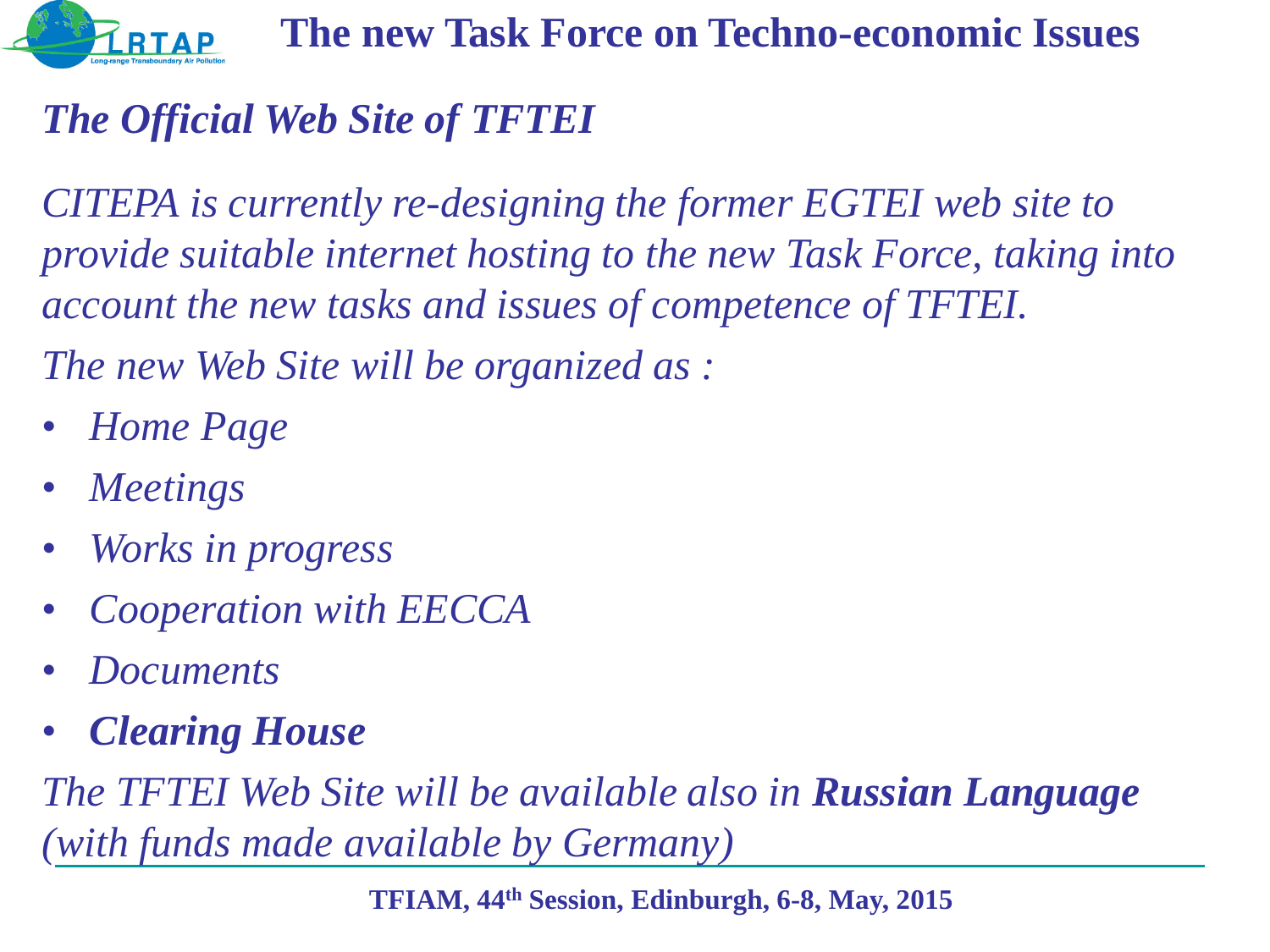

#### *The TFTEI Clearing House of Control Technology Information*

*The Clearing House has the ultimate objective 'of being a reference place for dissemination of information to the experts of the Parties' on control technology information for emissions of SO2, NOx, VOCs, dust (including PM10, PM2.5 and black carbon), heavy metals and POPs.* 

*An ad hoc web site will be created by CITEPA to host The Clearing House.*

*If sufficient funds will be available, also the Clearing House web site will be translated in Russian Language.*

*Moreover, TFTEI wants to use the Clearing House as a forum of discussion on technologies with the users 'on field' to capitalise their experience.*